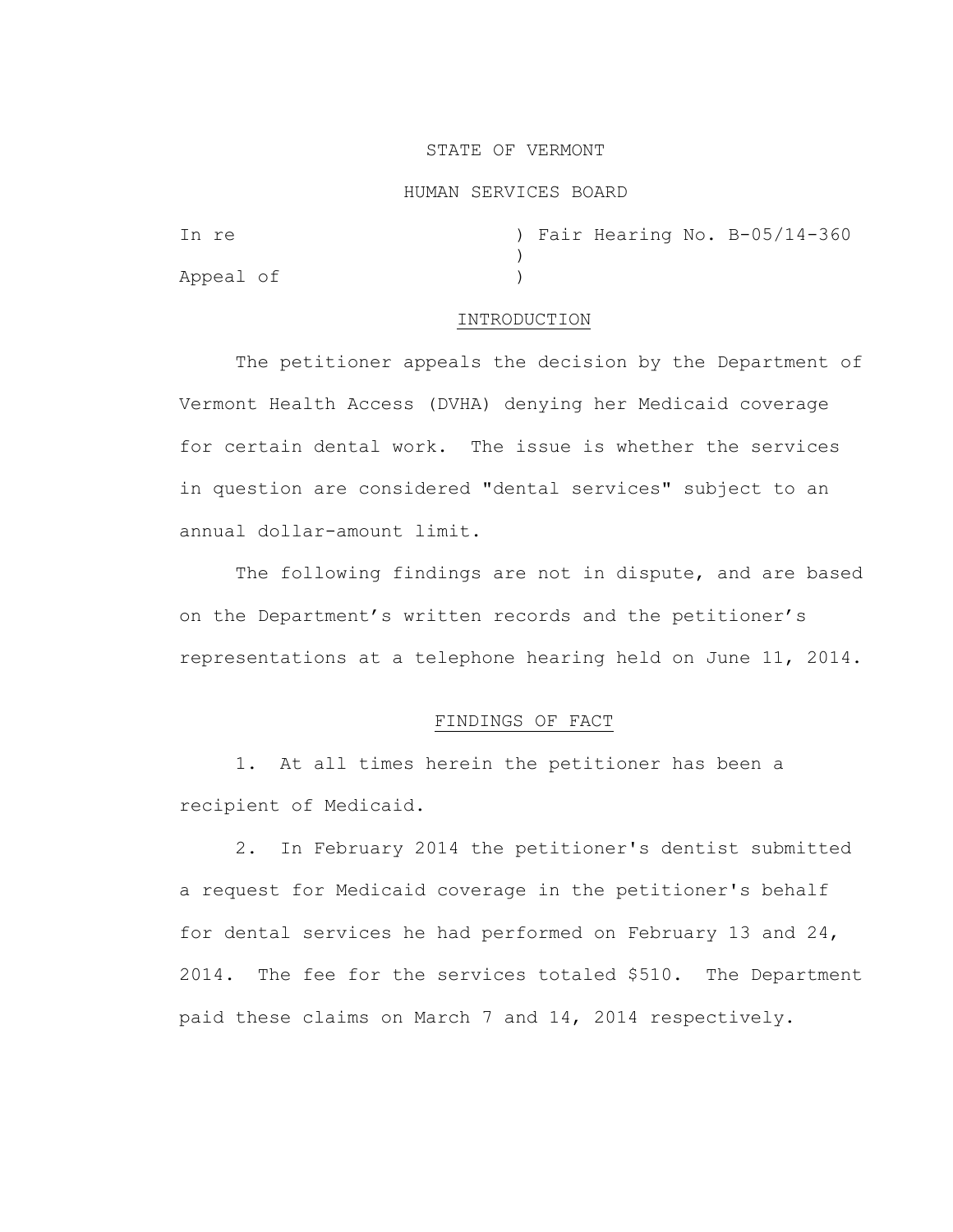3. At that time, the petitioner's dentist also referred her to an oral surgeon for consultation regarding possible dental surgery. The petitioner represents that her dentist did not inform her that she had already reached the annual limit of Medicaid coverage for dental services for the calendar year, and that she scheduled an appointment with the oral surgeon not knowing this.

4. The petitioner represents that when she arrived for her appointment with the oral surgeon she was informed by his office staff that the appointment was not covered by Medicaid, and that she would have to pay \$90 in advance if she wanted to see the surgeon. The petitioner elected to pay the \$90, and she saw the oral surgeon that day for a consultation.

5. The petitioner filed this appeal when the Department denied her subsequent request to reimburse her the \$90. The petitioner maintains that she would not have scheduled the consultation with the oral surgeon in the first place if she had known it would not be covered by Medicaid. She admits, however, that she decided to go ahead with the consultation after being so informed because she had already traveled to the surgeon's office that day.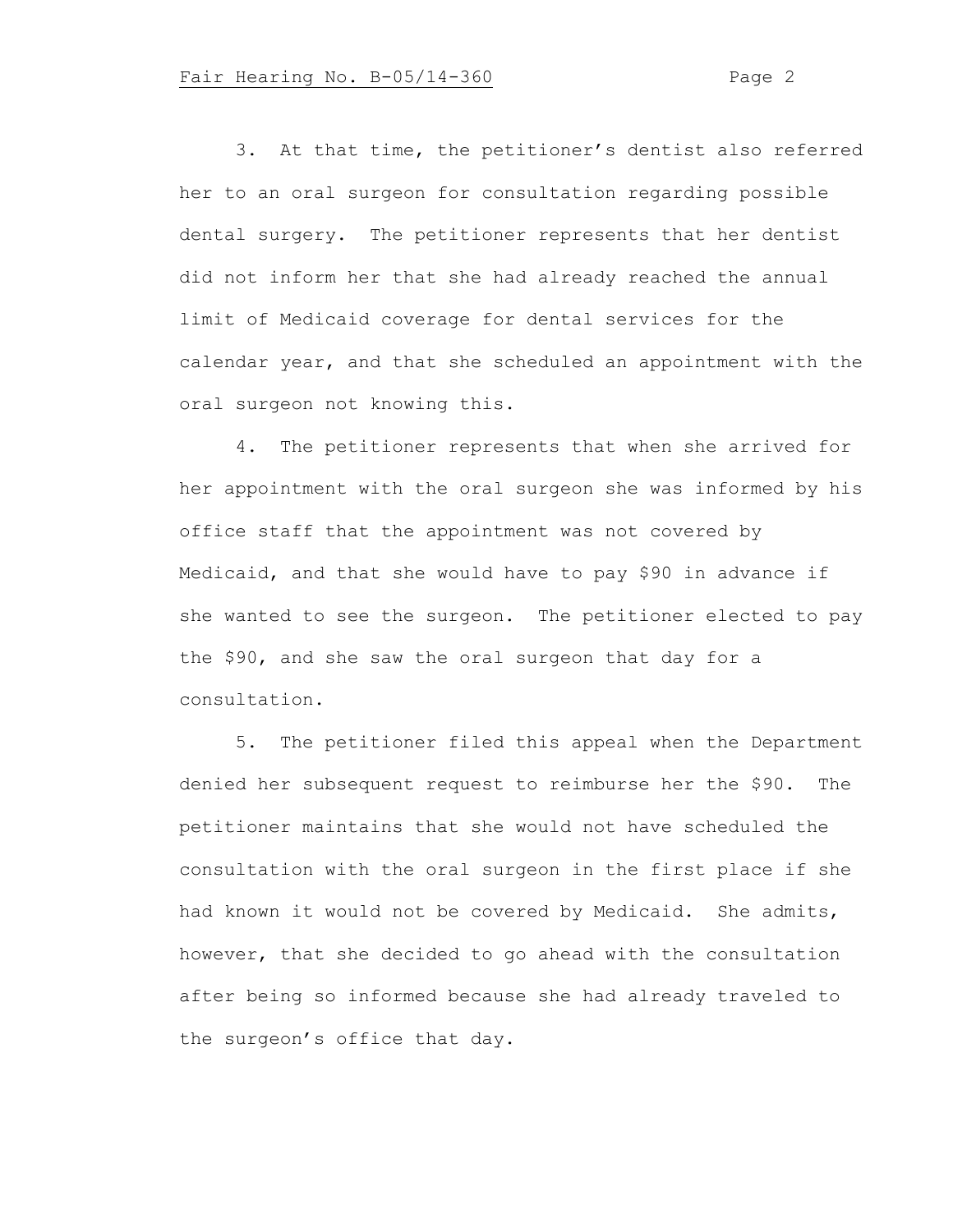6. Written materials provided to all Medicaid recipients, which the petitioner admits she received, include a notice that dental services for adults "have a \$\$ (sic) limit each calendar year". The Department maintains that those limits fluctuate from year to year and that, therefore, its written informational materials do not include a more specific dollar amount of the annual limit.

7. Presently, effective January 1, 2014, the annual limit for Medicaid coverage for dental services is \$510.

8. The Department maintains that as a general matter providers of dental services know, or should know, when their patients reach their annual limits of Medicaid coverage, and that they should timely inform their patients accordingly.

### ORDER

The Department's decision is affirmed.

### REASONS

"Dental services" for persons 21 and over are defined in state and federal regulations as "preventive, diagnostic, or corrective procedures involving the oral cavity and teeth". Such services are "optional" for states to provide under federal law (see 42 C.F.R. § 440.225). Included in Vermont's list of services covered under this category is "oral surgery